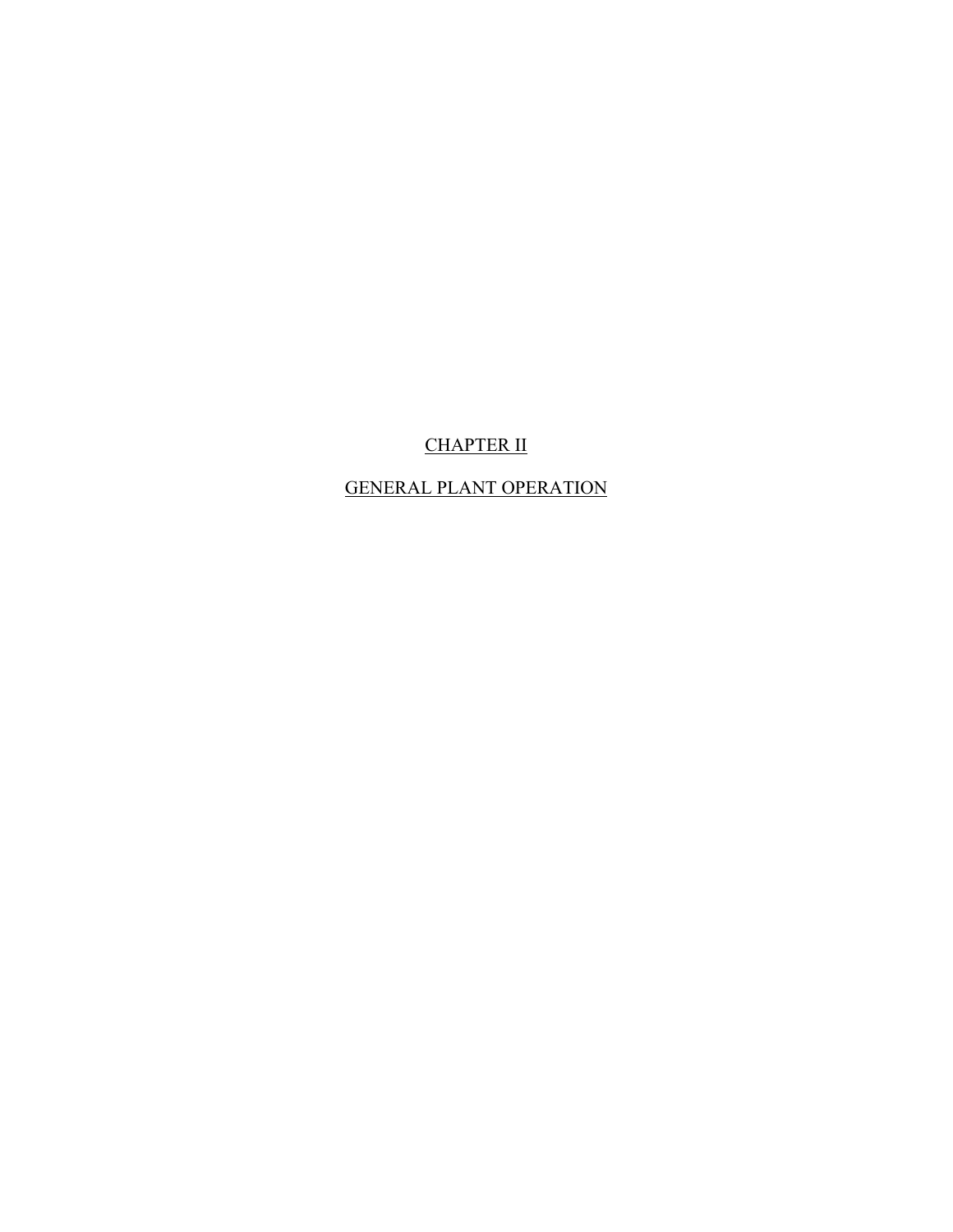#### CHAPTER II GENERAL PLANT OPERATION

This Chapter of the Operation and Maintenance Manual is inserted to provide a brief resume of the plant operation and give some general instruction as to start-up and shut-down of the plant. The start-up of the various processes and equipment are further detailed in Chapter III of this manual.

Generally, the treatment plant is designed to treat wastewater from an abandoned underground bituminous coal mine at the rate of 4,500,000 gallons per day (3,125 gallons per minute). The mine wastewater in February 1973 had the following characteristics. Parameters in parentheses were used as a basis for design:

|  | (3.8)                 |       |
|--|-----------------------|-------|
|  | $(52.0 \text{ mg/l})$ |       |
|  | $(0.0 \text{ mg/l})$  |       |
|  | $(2130 \text{ mg/l})$ | Total |
|  | $(300 \text{ mg/l})$  | Total |
|  | $(0.1 \,\text{mg/l})$ |       |
|  | $(22 \text{ mg/l})$   |       |
|  |                       |       |
|  | $(1500 \text{ mg/l})$ |       |
|  | $(820 \text{ mg/l})$  |       |
|  | $(165 \text{ mg/l})$  |       |

The treatment process is neutralization by the addition of lime, precipitation of the settleable material after neutralization and discharge to a surface stream (McKee Run). Since the plant is located in western Pennsylvania where temperatures range from -30°F to +100°F and rainfall occurs up to 2 inches per hour, certain precautions regarding plant start-up and shutdown must be considered.

#### A. START-UP: GENERAL

Prior to any portion of the plant starting up all tanks, pipelines, channels, flumes, etc. must be checked and cleared of all debris and substances that would inhibit operation. All machinery or mechanical equipment must be lubricated and be free for proper operation.

1. Raw Water Pumps CAUTION: Open the chain operated plug valve (control room) on the raw water force main prior to pump start-up.

Initially the first item to be placed in service will be one of the Raw Water Pumps. This is started merely by turning the operating switch on the motor control center to either "hand" or "auto". The Raw Water Pump will discharge to a flume on the second floor of the Control Building which empties into a Flash Mixer. When the Flash Mixer is almost full, (say 2 feet from the top) stop the Raw Water Pump.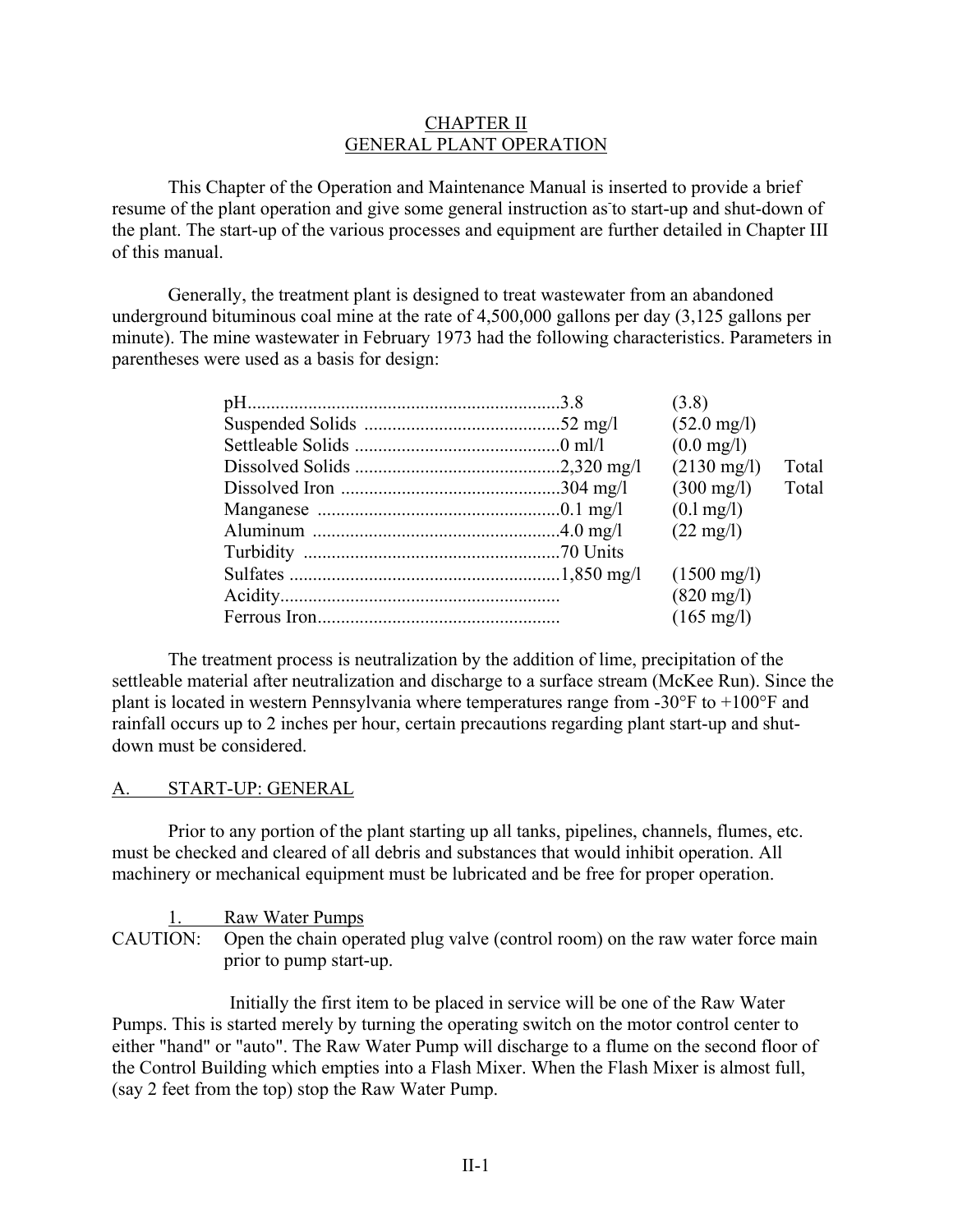## 2. Lime Feeders and Slakers

The next step is to start-up the lime slurry manufacturing process. Open the chemical storage bin gate (we have assumed there is lime in the bin) and start the Lime Feeder from the adjacent control panel. After a few seconds of lime discharge to the Slaker from the Lime Feeder the Slaker can be started from the adjacent control panel. Assure that slaking water is available; during initial startup this will have to be water from the public water supply.

# 3. Lime Slurry Pumps

Whenever the Slaker discharges about 6 inches or more of lime slurry into the Lime Slurry Vat, the Lime Slurry Pump must be started and should be placed in the automatic operating condition. The Lime Slurry Pump will discharge into the Lime Slurry Tank on the second floor of the Control Building.

## 4. Lime Slurry Feeders

As soon as lime slurry is available in the Lime Slurry Tank (6 inches or more) the Lime Slurry Feeder is to be started. This will discharge lime slurry to the Flash Mixer.

# 5. Flash Mixers

The Flash Mixer agitating mixer should then be started (locally for a short period then at the motor control center later) so that the lime slurry becomes thoroughly mixed with the Flash Mixer Tank contents (raw water during start-up). The pH of the Flash Mixer Tank contents must be monitored and when it reaches about 8.0 the Raw Water Pump can then be re-started.

## 6. pH Monitoring

Re-starting the Raw Water Pump will cause the Flash Mixer Tank to overflow into the Aeration Tank. Continue to monitor the pH of the Flash Mixer Tank and adjust the lime slurry feed rate to keep the pH at or above 8.0 (optimum pH is estimated to be 8.25 in the Settling Tanks so about 8.5 will be needed in the Flash Mixer Tank.

## 7. Aeration Tanks

As the Aeration Tank fills the one Aerator should be turnedon to begin aeration and mixing of the Aeration Tank contents. When the tank is half full or more, start the one Blower which will begin the Aeration Process in the Aeration Tank. Check all diffusers to assure equal distribution of the air around the tank, perimeter. Adjust effluent gates so that whenever the tank fills it will overflow to only one Settling Tank. Keep all other Settling Tanks out of service (empty of prepared liquor) until ready to be placed immediately into operation. Adjust blower speed to minimum.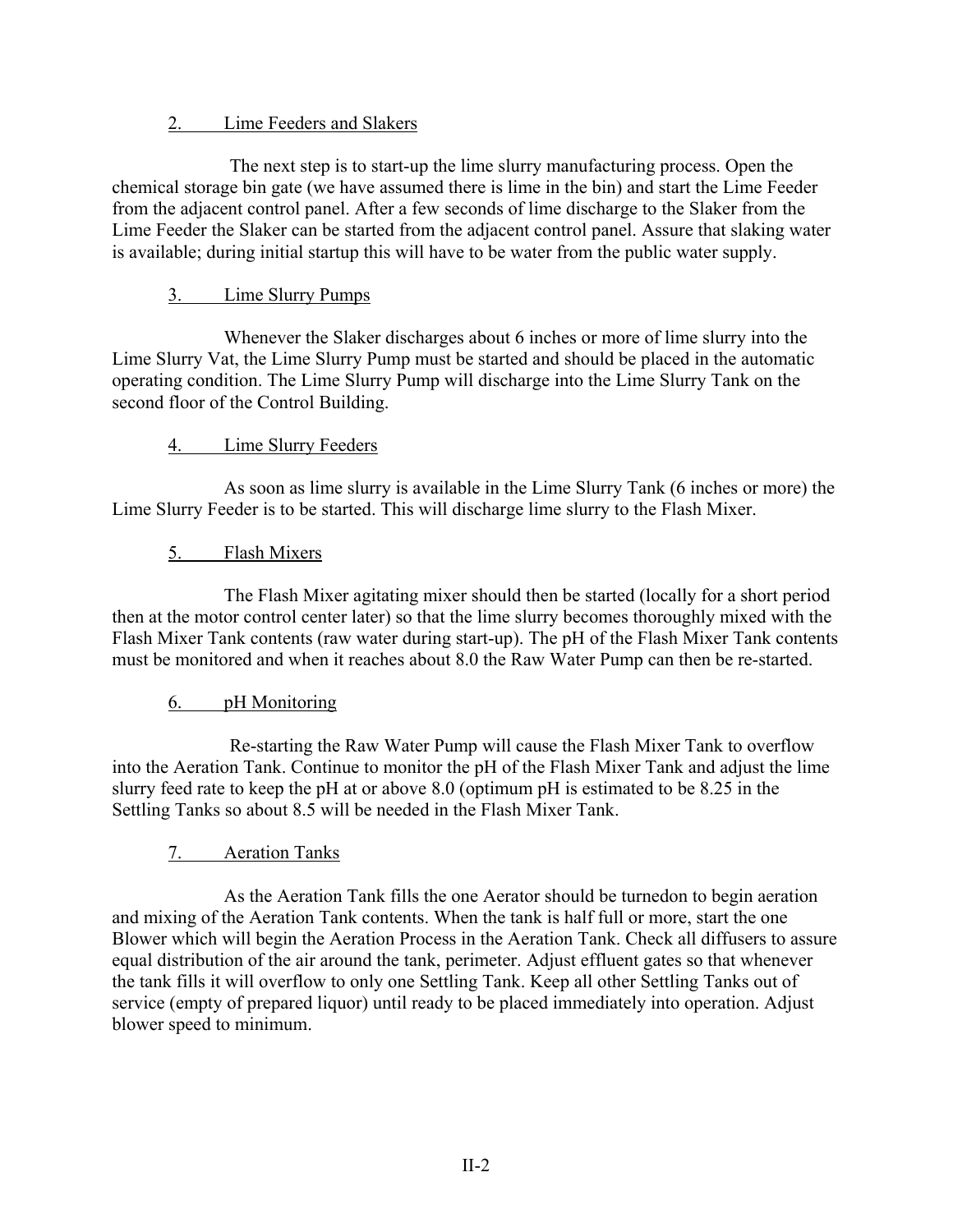### 8. Settling Tanks

Do not start Settling Tank scraping mechanism until the entire floor of the tank is covered with liquid. As soon as the liquid level begins to rise on the vertical walls of the tank, start the scraper. Continue filling the tank until it begins to overflow. As soon as overflow commences start the Sludge Recirculation Pump and recirculate 100% to the head of the plant (second floor of control building). Continue monitoring pH out of the Flash Mixer. Do not begin wasting sludge at this time. Sludge wasting should not occur until about one day has elapsed.

## 9. Miscellaneous

After the first Settling Tank is in operation, repeat the process with the second settling tank. Continue to monitor pH of the Flash Mixer Tank effluent and the Dissolved Oxygen of the Aeration Tank effluent (this D.O. should be about 5.0 mg/l, more than 5.0 mg/l is desired but may not be attainable).

Following operation of the second Settling Tank the second Raw Water Pump should be started. Then follow the process of monitoring for pH and D.O. and making adjustments to the lime handling system and the aeration supply to bring the liquor contents of each tank back into line with the recommended requirements.

If plant effluent water is to be used for lime slaking, the final tank should be pumped out (to the plant influent) to get rid of settlement that was deposited during start-up and before minimal removal efficiencies were attained. Start one Utility Water Pump (with discharge valve nearly closed) and gradually fill all utility water pipelines and hydropneumatic tank. Bleed off lines slowly to release air at various points. Place Utility Water Pump in automatic position after air make-up equipment to hydropneumatic tank is activated.

## 10. Instrumentation

Start instrumentation facilities by merely switching to "on" position. These facilities must be initially started and adjusted by factory trained personnel. Minor adjustments may be made by the operator as instructed by the manufacturer; however, most malfunctions will be handled under contract maintenance.

## 11. Sludge Wasting

Start wasting sludge by opening electrically operated plug valve at Settling Tank sludge box. Begin by wasting only a small amount (valve about 1/3 open). Increase wasting of sludge as plant efficiency reduces. For initial start-up and until maximum plant efficiency is documented, the amount of wasted sludge must be varied and test results obtained at various quantities of wasted sludge. It is estimated that about 15 gallons per minute of sludge will be required to be wasted from each Settling Tank when the plant is operating at 4.5 MGD raw wastewater.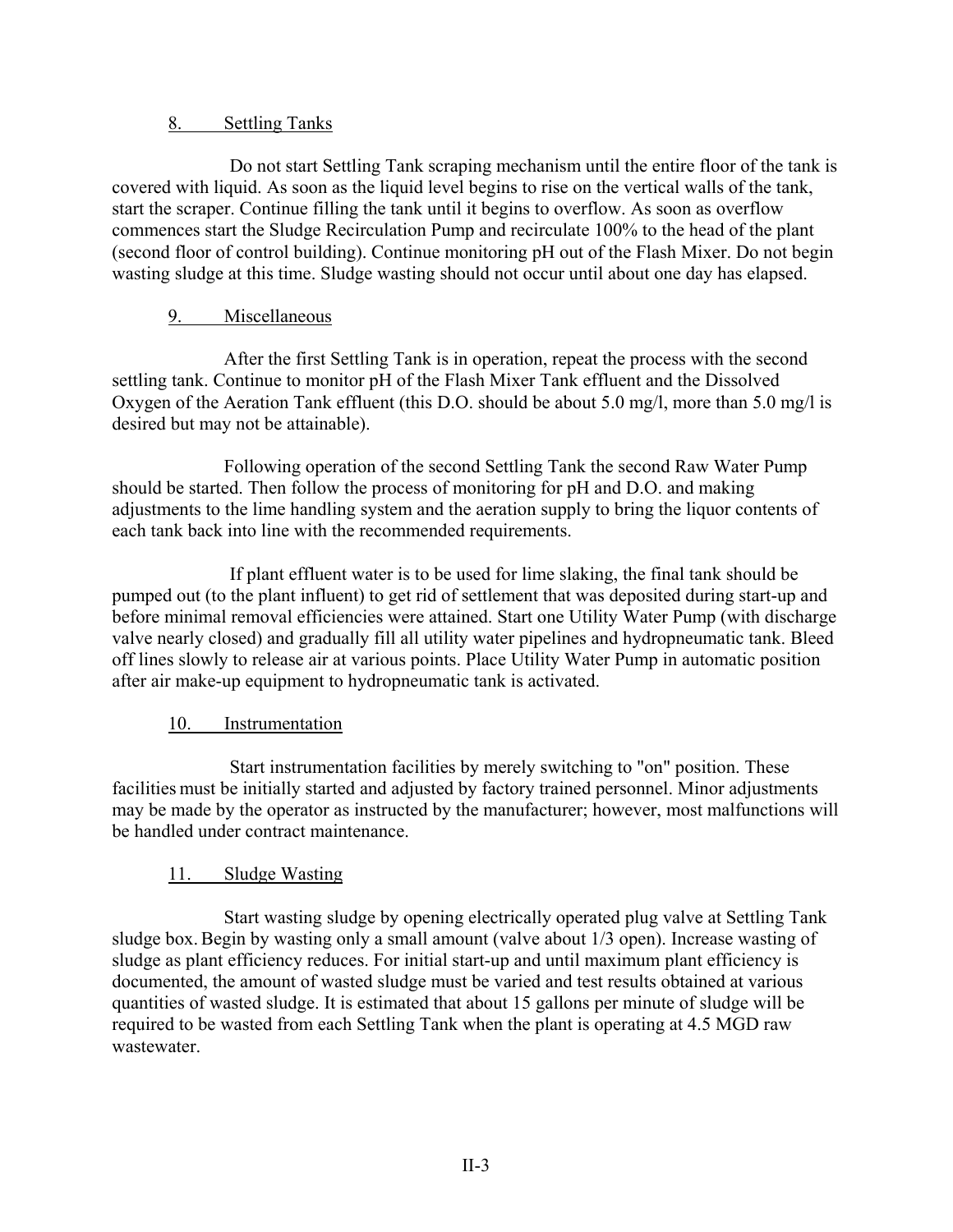#### B. SHUT-DOWN: GENERAL

The plant is designed to operate continuously with all except the standby equipment operating; 24 hours per day, 365 days per year. Shut-down of certain portions of the plant may be needed for repairs, for cleaning of equipment or for piping or equipment replacement. A partial plant shut-down may be desired if the mine water lowers to a point where one-half the plant can effectively treat the wastewater production of the mine.

During the shut-down of any portion of the treatment facilities the operator must be careful and guard against freezing and plugging of pipelines and/or equipment. During the winter months, all pipelines, equipment and accessories in unheated areas must be drained completely. Pipelines, equipment, tanks, etc. handling lime slurry and sludges must be flushed clean, drained and perhaps given a vigorous scrubbing upon shut-down. This is necessary as a safeguard against a build-up of compounds; which, upon start-up, may restrict flow, damage equipment or even prevent operation.

#### 1. Raw Water Pumps

When a raw water pump is shut-down, the water in the force main will drain back into the mine. Raw water pumps that are not programmed to operate should have their respective chain operated valve (just under the raw water flume - point of pipe discharge) closed.

## 2. Lime Bins

Lime Bins left out of service for an extended length of time (say several weeks) will probably pick up some condensation and cause lime flow problems upon start-up. Lime Bins should be emptied when not in use and inspected for moisture prior to filling.

#### 3. Lime Feeders

The Lime Feeder should not require any special precaution upon shut-down. Preferably the unit should be operated after the lime feed is stopped to empty the feeder. If this is not done the lime in the feeder may cake if it gets damp. However, this caked lime should still be usable and be discharged upon feeder start-up.

## 4. Slakers

Slaker shut-down procedures must be in conformance with the manufacturers written instructions. Generally the slaker should be emptied of all lime slurry and lime and thoroughly flushed with utility water to clean the unit. In order to perform this, the slaker lime feed should be stopped, the flushing water applied to the unit and the slaker continued in operation until no slurry and/or lime remains in the unit. Also assure all grit is removed by continuing to operate slaker after lime feed is stopped. If grit still remains, a panel from the slaker may have to be removed to provide access for manual cleaning.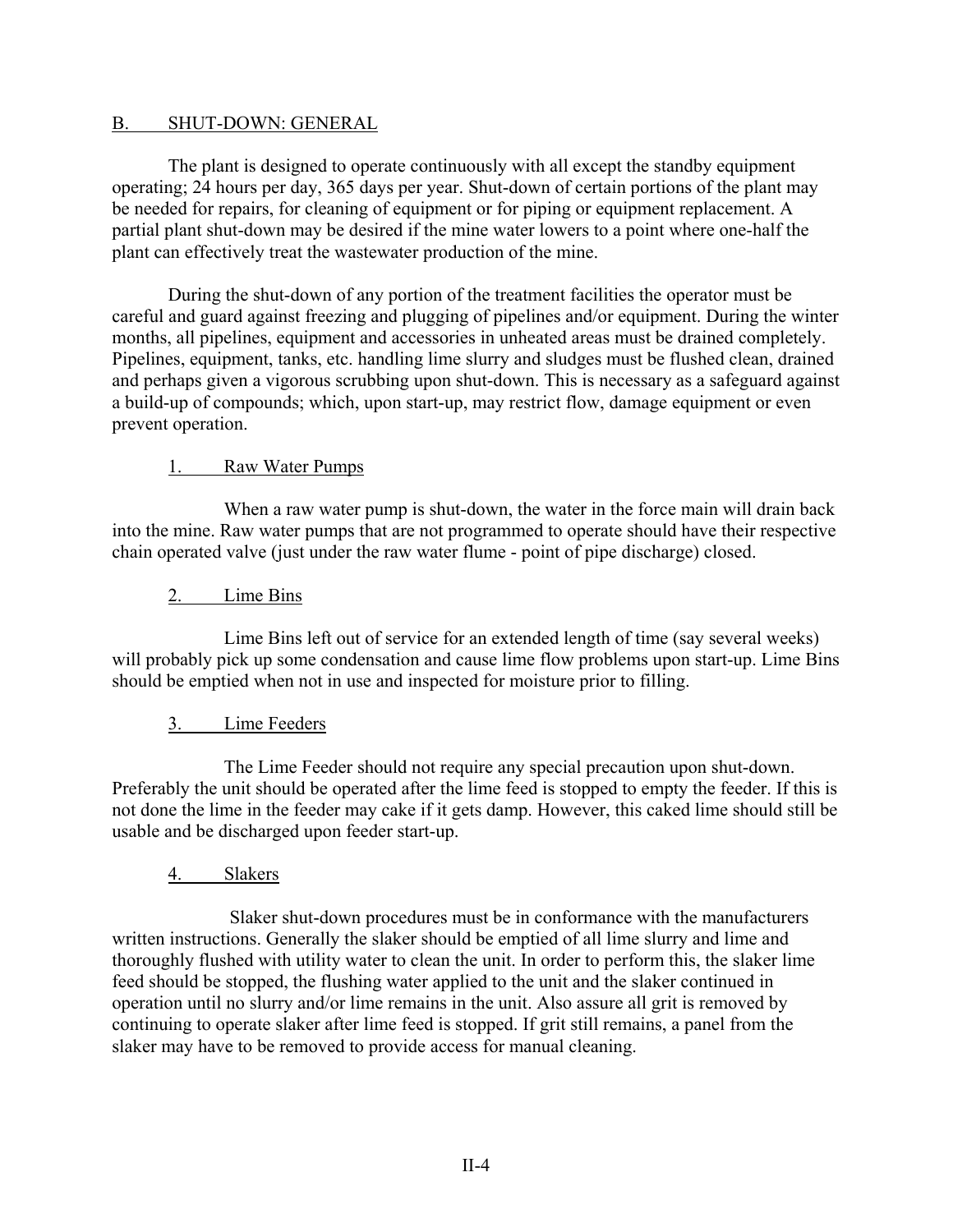#### 5. Lime Slurry Pumps

Prior to shut-down, turn off the lime slurry feed and open the utility water so that the pump will clean itself using utility water. This will also clean out the Lime Slurry Pump force main. If the pump malfunctions, the force main can be flushed with utility water independently of the Lime Slurry Pump.

## 6. Lime Slurry Feeders

Shut-off lime slurry to unit and flush with utility water. Assure inlet float is clean and free to operate.

## 7. Lime Slurry Vats and Tanks

Continue to operate Lime Slurry Mixers during shut-down. If mixers malfunction, drain and hose down vats and tanks.

## 8. Flash Mixers

Upon shut-down begin draining tank as soon as possible. Drain tank by pumping into other flash mixer. Clean tank and mixer impeller and shaft by hosing with utility water.

## 9. Aerators

Upon shut-down, begin draining tank contents as soon as possible while maintaining blower aeration. Pump contents to other Aeration tank. Clean tank and Aerator impeller and shaft by hosing with utility water.

## 10. Blowers

Blowers may be stopped with no special precautions on the Blower Units. However, if both blowers are out of service, a visual observation must be made of the Aeration Tanks to assure adequate aeration and mixing by the Aerators. Plant operation should be slowly brought to a halt since the Aerators cannot furnish adequate air to treat effectively.

## 11. Settling Tanks

Upon shut-down, begin draining tank immediately by pumping to another Settling Tank. If electric raise mechanism on Settling Tank is not in operation, raise the unit with the manual raise device to assure that scraper mechanism does not become lodged in sludge and to facilitate cleaning of tank bottom. After draining tank, hose and clean with utility water.